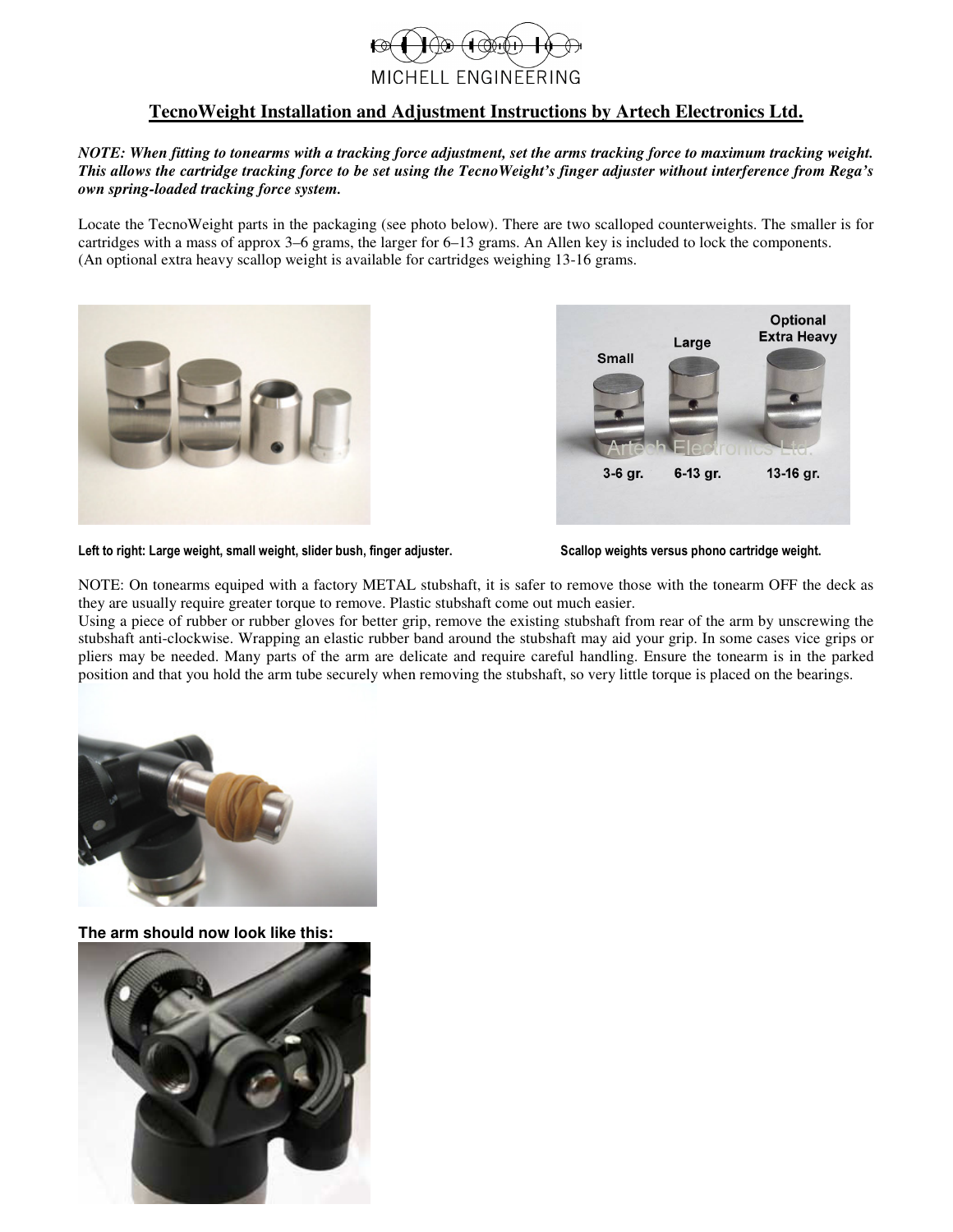Remove the TecnoWeight parts from the packaging and unscrew the finger adjuster from the stubshaft. Screw the stubshaft into the rear of the arm just snug using rubber gloves or elastic rubber band. Do not over-tighten.

*DO NOT USE PLIERS OR VICE GRIPS!* You will damage the stub shaft and possibly ruin the tonearm's bearings.

## **The arm should now look like this:**



Determine which size counterweight is appropriate for the cartridge being used, and push the slide bush into the scallop weight. (The smaller is for cartridges with a mass of approx 3–6 grams, the larger for 6–13 grams.) Using the supplied Allen key, lock the setscrew in the scallop weight, making sure the weight is central on the slide bush, and that the locking setscrew is vertical in the slide bush.

## **Counterweight mounted centrally on slide bush:**



Slide the weight assembly onto threaded stub shaft with the tapered end of the slider bush facing rearward.

## **The arm should now look like this:**